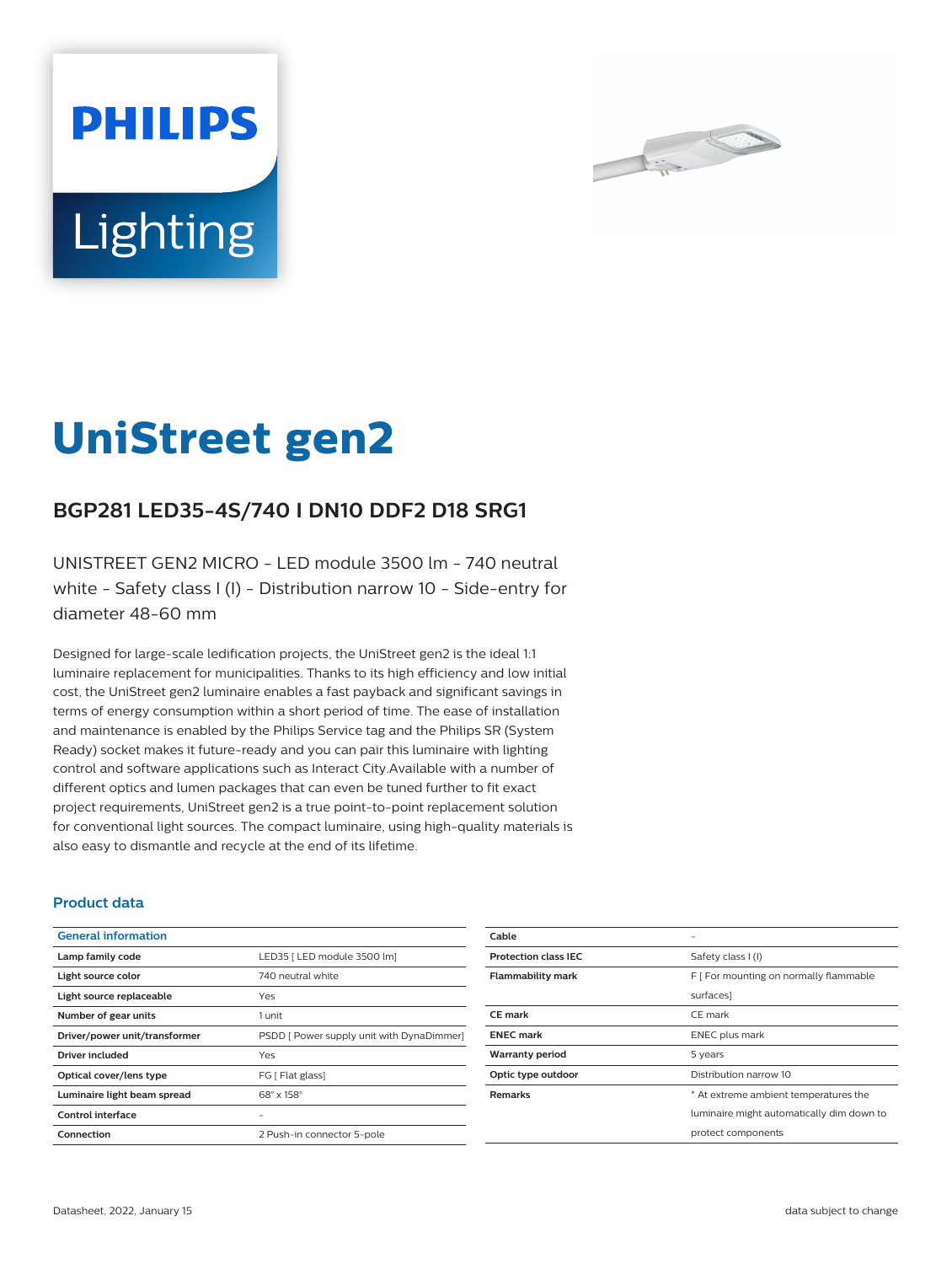## **UniStreet gen2**

| Constant light output                  | No                                             |
|----------------------------------------|------------------------------------------------|
| Number of products on MCB of 16 A type | 29                                             |
| в                                      |                                                |
| <b>EU RoHS compliant</b>               | Yes                                            |
| Light source engine type               | LED                                            |
| Service tag                            | Yes                                            |
| Serviceability class                   | Class A, luminaire is equipped with            |
|                                        | serviceable parts (when applicable): LED       |
|                                        | board, driver, control units, surge protection |
|                                        | device, optics, front cover and mechanical     |
|                                        | parts                                          |
| <b>Product family code</b>             | BGP281 [ UNISTREET GEN2 MICRO]                 |
|                                        |                                                |
| <b>Light technical</b>                 |                                                |
| Upward light output ratio              | O                                              |
| Standard tilt angle posttop            | $\mathsf{O}^\circ$                             |
| Standard tilt angle side entry         | $\mathsf{O}^\circ$                             |
|                                        |                                                |
| <b>Operating and electrical</b>        |                                                |
| <b>Input Voltage</b>                   | 220 to 240 V                                   |
| <b>Input Frequency</b>                 | 50 to 60 Hz                                    |
| Inrush current                         | 15 A                                           |
| Inrush time                            | 0.295 ms                                       |
| Power Factor (Min)                     | 0.99                                           |
|                                        |                                                |
| <b>Controls and dimming</b>            |                                                |
| Dimmable                               | Yes                                            |
|                                        |                                                |
| <b>Mechanical and housing</b>          |                                                |
| <b>Housing Material</b>                | Aluminum die-cast                              |
| <b>Reflector material</b>              | Polycarbonate                                  |
| Optic material                         | Polymethyl methacrylate                        |
| Optical cover/lens material            | Glass                                          |
| <b>Fixation material</b>               | Aluminum                                       |
| <b>Mounting device</b>                 | 48/60S [Side-entry for diameter 48-60 mm]      |
| Optical cover/lens shape               | Flat                                           |
| Optical cover/lens finish              | Clear                                          |
| <b>Overall length</b>                  | 520 mm                                         |
| Overall width                          | 234 mm                                         |
| <b>Overall height</b>                  | 95 mm                                          |
| <b>Effective projected area</b>        | $0.0235 \text{ m}^2$                           |
| Color                                  | Gray                                           |

| Dimensions (Height x Width x Depth)             | 95 x 234 x 520 mm (3.7 x 9.2 x 20.5 in)       |
|-------------------------------------------------|-----------------------------------------------|
|                                                 |                                               |
| <b>Approval and application</b>                 |                                               |
| Ingress protection code                         | IP66 [ Dust penetration-protected, jet-proof] |
| Mech. impact protection code                    | IK08 [ 5 J vandal-protected]                  |
| <b>Surge Protection (Common/Differential)</b>   | Surge protection level until 10 kV            |
|                                                 |                                               |
| Initial performance (IEC compliant)             |                                               |
| Initial luminous flux (system flux)             | 3115 lm                                       |
| <b>Luminous flux tolerance</b>                  | $+/-7%$                                       |
| Initial LED luminaire efficacy                  | 135 lm/W                                      |
| Init. Corr. Color Temperature                   | 4000 K                                        |
| Init. Color Rendering Index                     | 70                                            |
| Initial chromaticity                            | (0.381, 0.379) SDCM <5                        |
| Initial input power                             | 23 W                                          |
| Power consumption tolerance                     | $+/-10%$                                      |
| Init. Color Rendering Index Tolerance           | $+/-2$                                        |
|                                                 |                                               |
| Over time performance (IEC compliant)           |                                               |
| Control gear failure rate at median useful 10 % |                                               |
| life 100000 h                                   |                                               |
| Lumen maintenance at median useful              | L96                                           |
| life* 100000 h                                  |                                               |
|                                                 |                                               |
| <b>Application conditions</b>                   |                                               |
| Ambient temperature range                       | -40 to +50 $^{\circ}$ C                       |
| Performance ambient temperature Tq              | $25^{\circ}$ C                                |
| Maximum dim level                               | 0% (digital)                                  |
|                                                 |                                               |
| <b>Product data</b>                             |                                               |
| Full product code                               | 871951410008400                               |
| Order product name                              | BGP281 LED35-4S/740   DN10 DDF2 D18           |
|                                                 | SRG1                                          |
| EAN/UPC - Product                               | 8719514100084                                 |
| Order code                                      | 10008400                                      |
| Numerator - Quantity Per Pack                   | 1                                             |
| Numerator - Packs per outer box                 | 1                                             |
| Material Nr. (12NC)                             | 910925866743                                  |
| <b>Net Weight (Piece)</b>                       | 4.100 kg                                      |